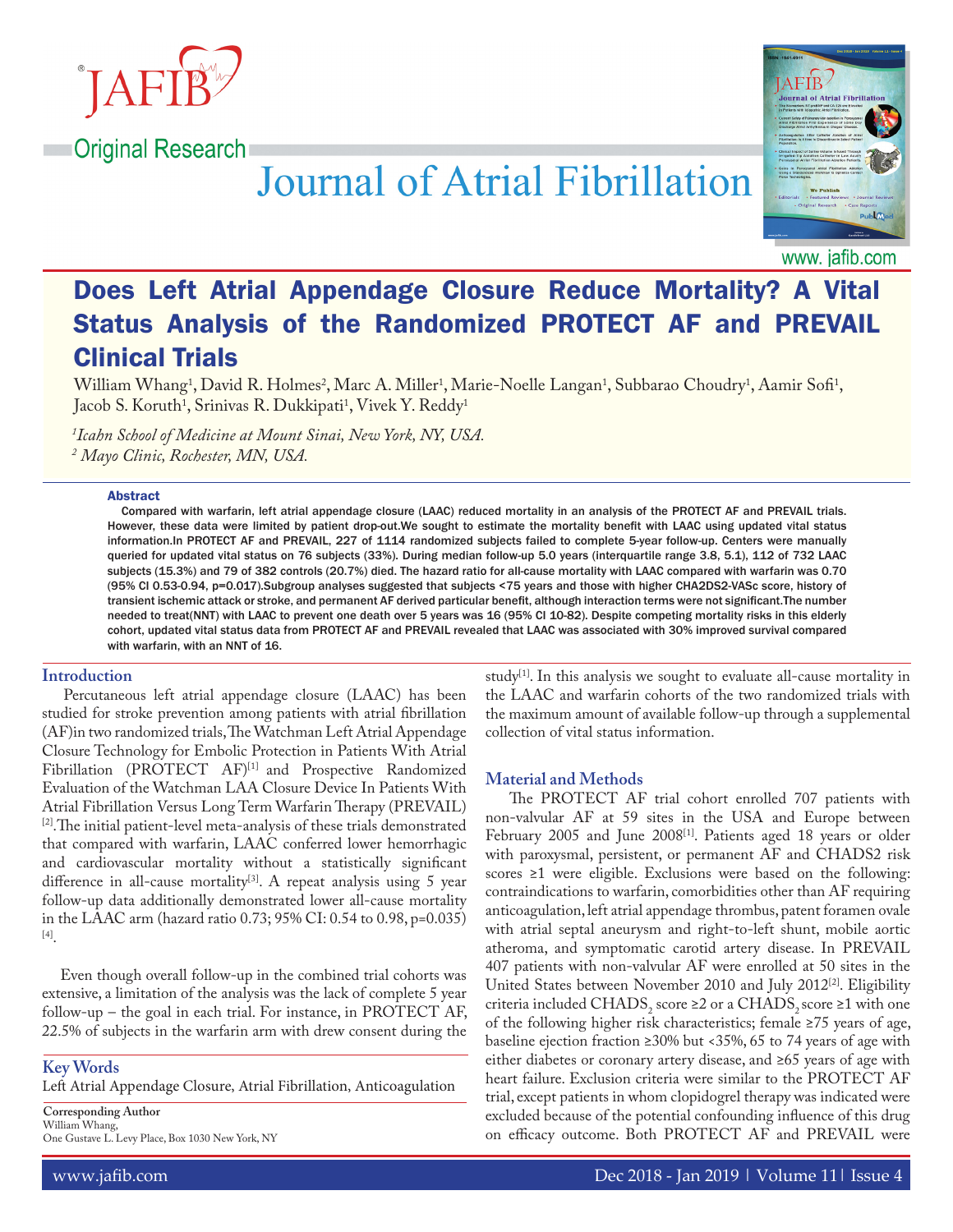#### 2 Journal of Atrial Fibrillation **Community Community** Community Community Community Community Community Community

approved by the Institutional Committee on Human Research at the authors' institutions.

 Patients in both trials were randomly assigned to the intervention or control groups in a 2:1 ratio. After implantation, patients were treated with warfarin for 45 days to allow endothelialization of the device, followed by clopidogrel (75 mg daily) plus aspirin (81–325 mg daily) until completion of the 6-month follow-up visit, and aspirin alone thereafter. The control group was assigned chronic warfarin therapy with target international normalized ratio (INR) 2.5, range 2.0–3.0.

 For the present analysis, centers that participated in each study were queried and updated vital status was requested from study coordinators at each site. In a patient-level pooled analysis, we used chi-square tests for two or more categories to compare demographic factors, cardiovascular risk factors, and pattern of atrial fibrillation between the group of subjects for whom vital status was updated and the group for which updated vital status was not available. We estimated actuarial mortality curves for the warfarin and LAAC arms using the updated vital status information and estimated proportional hazards models to obtain the hazard ratio associated with LAAC, overall and in subgroups defined by stroke risk factors. We also tested for differential effects of LAAC by subgroup through multiplicative interaction terms comprised of treatment assignment and subgroup category. These analyses were performed with SPSS version 22 (IBM Corp).

 We calculated the number needed to treat (NNT) to prevent one death using the survival probabilities in the LAAC and control groups as described by Altman and Andersen:[5]

NTT =  $1/([Sc(t)]h - Sc(t)]$  where 'Sc(t)' is the control group survival probability and 'h' is the hazard ratio associated with treatment.

We then calculated the NNT with other established therapies for AF, heart failure, and coronary heart disease, and compared these with the NNT for LAAC.

#### **Results**

 In PROTECT AF and PREVAIL, among the 1114 randomized subjects 227 (20.4%) failed to complete the requisite 5-year followup as of June 2017 – 136 of 732 (18.6%) and 91 of 382 (23.8%) in the device and warfarin groups, respectively. In particular, withdrawal of consent occurred among 24 of 732 total subjects in the device arm (3.3%) and 57 of 382 in the warfarin arm (14.9%). The vital status query resulted in revised data for 76 (33%) of the 227 subjects with missing information -- 50 of the 732 subjects in the device arm (6.8%) and 26 of the 382 subjects in the warfarin arm (6.8%). Subjects for whom updated vital status was and was not obtained were not significantly different with respect to demographic factors, cardiovascular risk factors, and pattern of atrial fibrillation [Table 1].

The mean age and CHA2DS2-VASc scores of the combined cohort were 72.9±8.5 years and 3.7±1.4, respectively. During a median follow-up of 5.0 years (interquartile range 3.8, 5.1), 112 of 732 subjects in the LAAC arm (15.3%) and 79 of 382 in the warfarin arm (20.7%) died. LAAC subjects experienced a lower risk of allcause mortality [Figure 1]; p=0.016, log rank test). In a proportional hazards model, the hazard ratio for all-cause mortality with LAAC compared with warfarin was 0.70 (95% CI 0.53-0.94, p=0.017). Analyses by subgroup suggested that subjects <75 years and those withhigher CHA2DS2-VASc score, history of transient ischemic attack or stroke, and permanent AF derived particular mortality benefit from LAAC, although multiplicative interaction terms were not statistically significant [Figure 2]. Also, trends in all of the subgroups suggested some degree of mortality reduction.

 In an effort to understand the clinical relevance of this mortality benefit, we calculated the NNT value for LAAC to prevent one death over the course of five years. As shown in [Figure 3], the NNT was 16 (95% CI 10-82). For comparison, the NNTs were also calculated for other cardiovascular therapies felt to confer mortality benefits, grouped by the time period studied for each treatment. This includes: i) the stroke prevention therapies of warfarin therapy as compared to aspirin (NNT = 164; 95% CI 49-Harm) and non-warfarin oral anticoagulant (NOAC) therapy as compared to warfarin (NNT =132; 95% CI 88-256), ii) device interventions such as left ventricular assist devices, implantable defibrillators for primary prevention,



Figure 1: All-cause actuarial mortality curves for warfarin and LAAC groups.

| Table 1: | Comparison of subjects with and without updated vital status. |
|----------|---------------------------------------------------------------|
|          |                                                               |

|                     | <b>Updated vital status</b><br>$N = 76$ | No updated vital status<br>$N = 1038$ | P value |
|---------------------|-----------------------------------------|---------------------------------------|---------|
| Age, yrs            | $71.1 \pm 9.4$                          | $73.0 \pm 8.4$                        | 0.09    |
| Male                | 73.4                                    | 69.9                                  | 0.60    |
| <b>CHADS2 score</b> | $2.2 \pm 1.1$                           | $2.3 \pm 1.1$                         | 0.19    |
| CHF                 | 19.7                                    | 26.0                                  | 0.28    |
| <b>Hypertension</b> | 90.8                                    | 90.4                                  | 1.00    |
| <b>Diabetes</b>     | 22.4                                    | 28.9                                  | 0.24    |
| Prior stroke/TIA    | 19.7                                    | 22.8                                  | 0.67    |
| AF pattern          |                                         |                                       |         |
| Paroxysmal          | 43.4                                    | 45.1                                  | 0.19    |
| <b>Persistent</b>   | 17.1                                    | 24.9                                  |         |
| <b>Permanent</b>    | 38.2                                    | 27.7                                  |         |

Values are mean ± SD or %. CHADS2 = congestive heart failure, hypertension, 75 years of age or older, diabetes mellitus, and previous stroke or transient ischemic attack; CHF = congestive heart failure; TIA = transient ischemic attack; AF = atrial fibrillation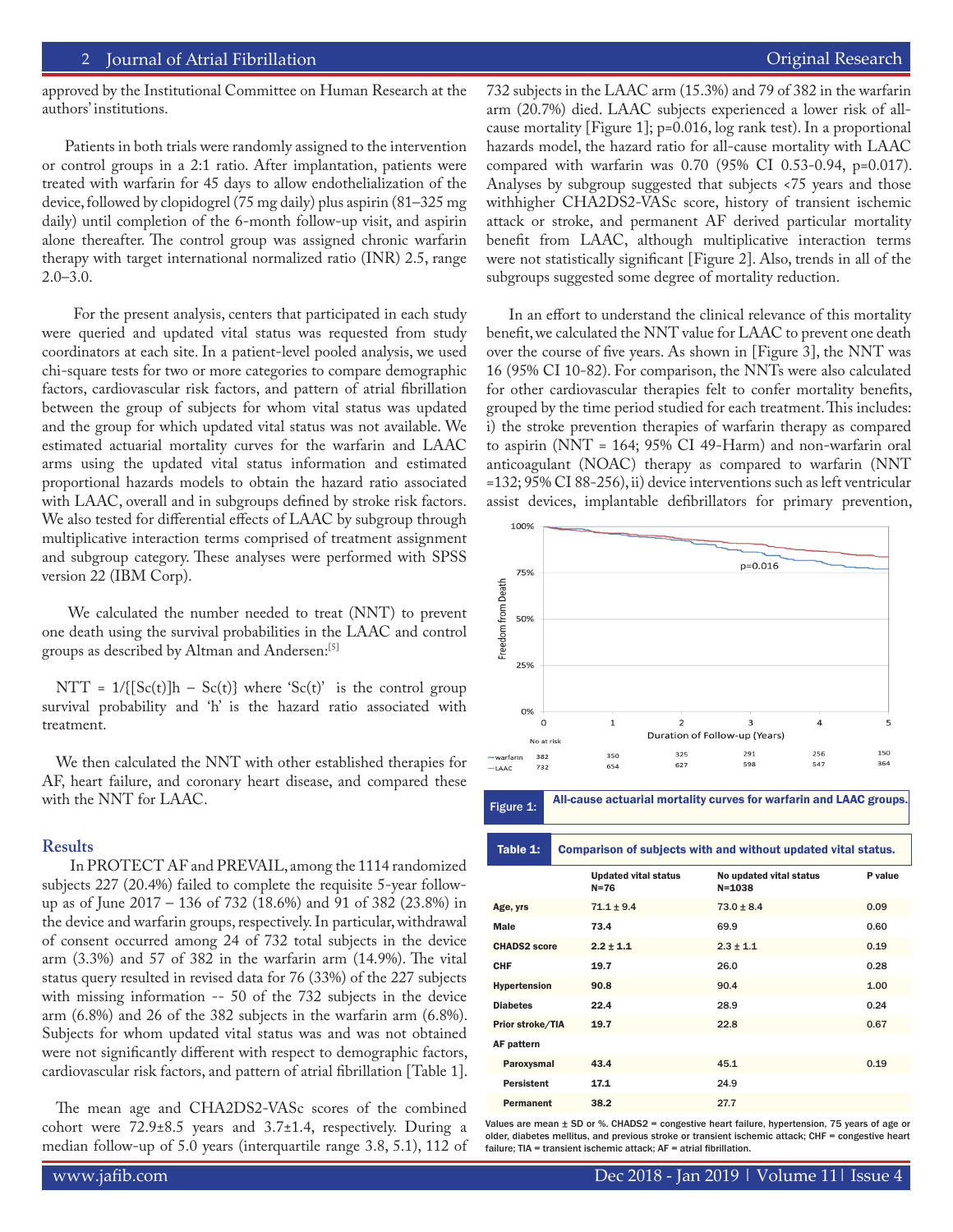#### 3 Journal of Atrial Fibrillation **Secure 2018** 1999 12:30 The Contract Extended Research **Featured Research** Featured Review of The Contract Extended Research **Featured Research Featured Research Featured Research**

cardiac resynchronization therapy for wide QRS heart failure, and transcatheter aortic valve implantation, and iii) non-procedural medical interventions such as beta-blocker therapy in heart failure, dual antiplatelet therapy post-myocardial infarction, and statin therapy for primary prevention [Figure 3].



Figure 2: Hazard ratios and error bars delineating 95% confidence intervals from proportional hazards models by subgroups. Multiplicative interaction terms for each subgroup category were not statistically significant (p>0.05).



Figure 3: Number needed to treat (95% CI) to prevent one death for different interventions grouped according to the duration of treatment [8-17] Stroke prevention therapies are in bold.

 $LVAD$  = left ventricular assist device; ICD = implantable cardioverter-defibrillator; CRT = cardiac resynchronization therapy; NOAC = non-warfarin oral anticoagulant; ASA = aspirin; DAPT = dual anti-platelet therapy; TAVR = transcatheter aortic valve replacement.

#### **Discussion**

 In this analysis of mortality using updated vital status data from PROTECT AF and PREVAIL, subjects assigned to LAAC experienced improved survival compared with subjects assigned to warfarin (HR 0.70, 95% CI 0.53-0.94; p=0.017). Our findings provide support to the previously published data using the maximum available follow-up for overall and subgroup analyses.

 The ability to discontinue long-term anticoagulation after LAAC likely plays a role in reducing the mortality risk compared with warfarin. In the most recent meta-analysis of PROTECT AF and PREVAIL, a major reduction in the risk for hemorrhagic stroke was detected among subjects assigned to LAAC (HR 0.20; 95% CI 0.07-0.56,  $p=0.0022$ <sup>[4]</sup>. Hemorrhagic stroke is associated with poor prognosis, with one population-based study estimating 50% mortality at 30 days<sup>[6]</sup>. The concept that reduced risk of hemorrhagic stroke was a driver of the mortality benefit from LAAC is consistent with findings from randomized trials that showed analogous benefits with non-vitamin K antagonist oral anticoagulants compared with warfarin<sup>[7]</sup>. If the mechanism of mortality benefit from LAAC is related to discontinuation of anticoagulation and reduced bleeding risk, we would expect this to continue to accrue with longer followup. And indeed, this is what was observed. This is particularly striking given that not only would one expect competing risks for mortality in this elderly population (with a mean age of  $\sim$ 73), but the duration of follow-up was also quite long in duration (5 years).

 To gain a better understanding of the clinical relevance to this mortality reduction, the NNTs for LAAC therapy as well as other cardiovascular therapies were determined. The NNT for LAAC versus control, 16 (95% CI 10-82), was notable in comparison to that calculated for NOAC therapy versus warfarin in AF, where the NNT was 132 (95% CI 88-256) over a period of two to three years. The NNT for left ventricular assist device therapy versus control in severe heart failure was particularly low, 4 (95% CI 3-11) over a time period of one year. Although direct comparisons of NNT need to account for factors such as differences in underlying risk and the period of time studied, our results nonetheless suggest that LAAC offers tangible clinically relevant mortality benefits on a population basis.

 Limitations of our analysis include the fact it was retrospective and not pre-specified during the clinical trials. Also, even with updated vital status information for 76 subjects, a substantial proportion (13.6%) still did not complete full 5-year follow-up. There is also the possibility of confounding if the acquisition of updated vital status was not random. However, cardiovascular risk factors were not significantly different among the groups of subjects with and without updated information; of course, selection bias remains a possibility. In addition, because both studies in this analysis had been previously closed out, we were unable to obtain more detailed information such as whether mortality was due to cardiac causes. Finally, because social security identifications were not recorded in these trial data forms, it was not possible to query the social security death index. Another limitation is that our vital status update still left approximately 14% of randomized subjects with incomplete follow-up, although the additional information still strengthened the mortality reduction from LAAC that was recently estimated<sup>[4]</sup>. Another limitation of our study is the lack of data on other outcomes such as stroke or major bleeding.

#### **Conclusion**

 In conclusion, in this analysis of PROTECT AF and PREVAIL with updated vital status data, among patients with AF who were at risk for stroke, LAAC conferred a 30% reduction in all-cause mortality (NNT = 16) compared with warfarin therapy during long-